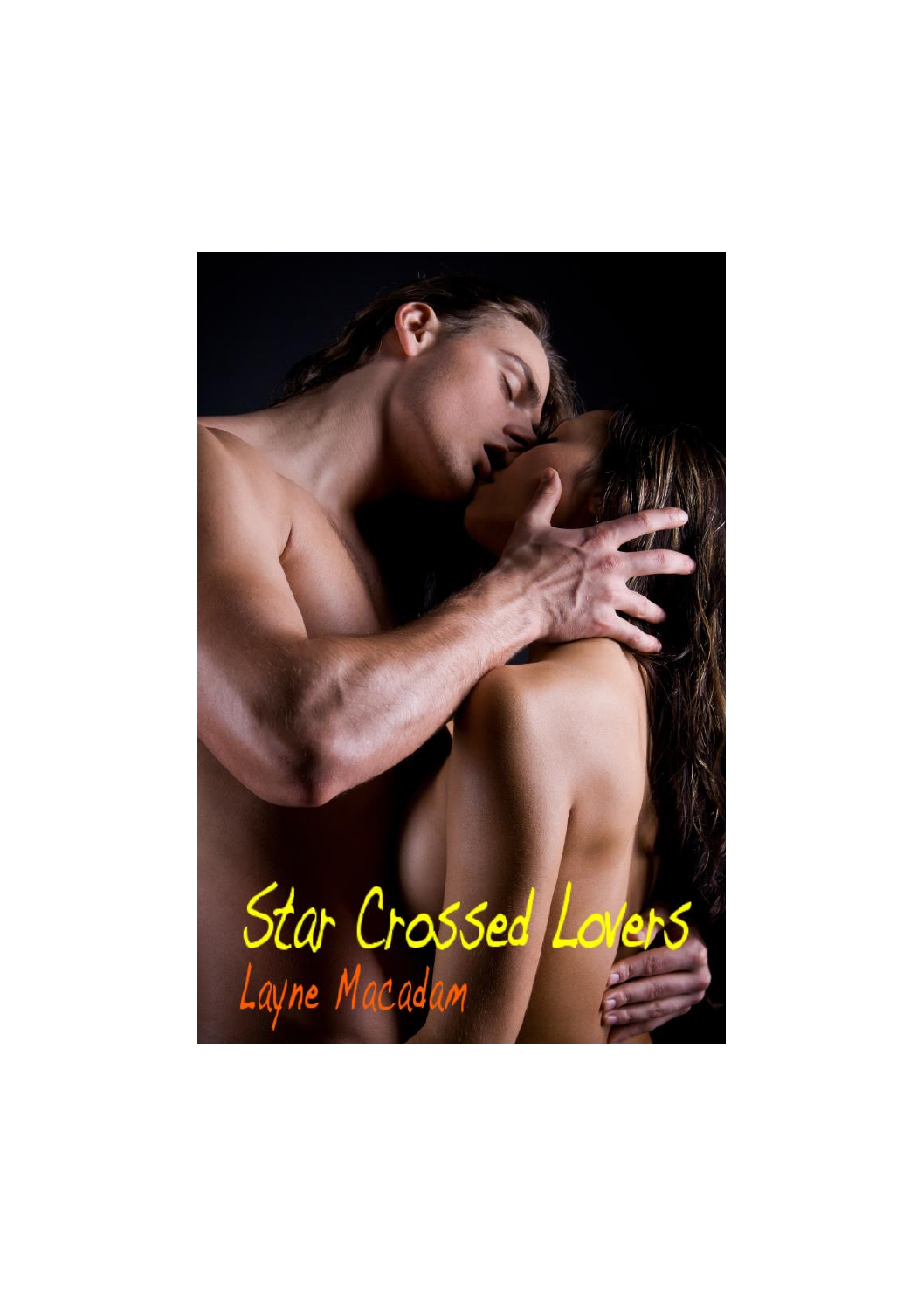## **Chapter 1**

There was something about the acrid smell of fear that made Nova want to smile. The corners of her mouth lifted, and her eyes behind the purple mask brightened as one of the three felons who faced her, turned tail and ran.

And then there were two.

Standing, that is.

You couldn't count the two she'd already dealt with. Nova spared them a glance and was not surprised to see that they were still unconscious in the gutter where she'd left them only moments before.

It was dark. Midnight had come and gone hours ago. She'd been ready to head home, had even turned toward the palace, and that's when she'd heard the alarm.

It came from across town, an area of warehouses and factories where lowlifes and vagabonds gathered. An area where any law abiding Yorque citizen would be wary to tread in daylight, at night, 't would be foolhardy.

She'd taken off like a rocket and arrived in time to see five men robbing a warehouse. A large transporter van was backed up to the roller door. It wasn't even hovering—the driver so smug, he'd set it down while he waited for the other four to finish. The alarm didn't deter them.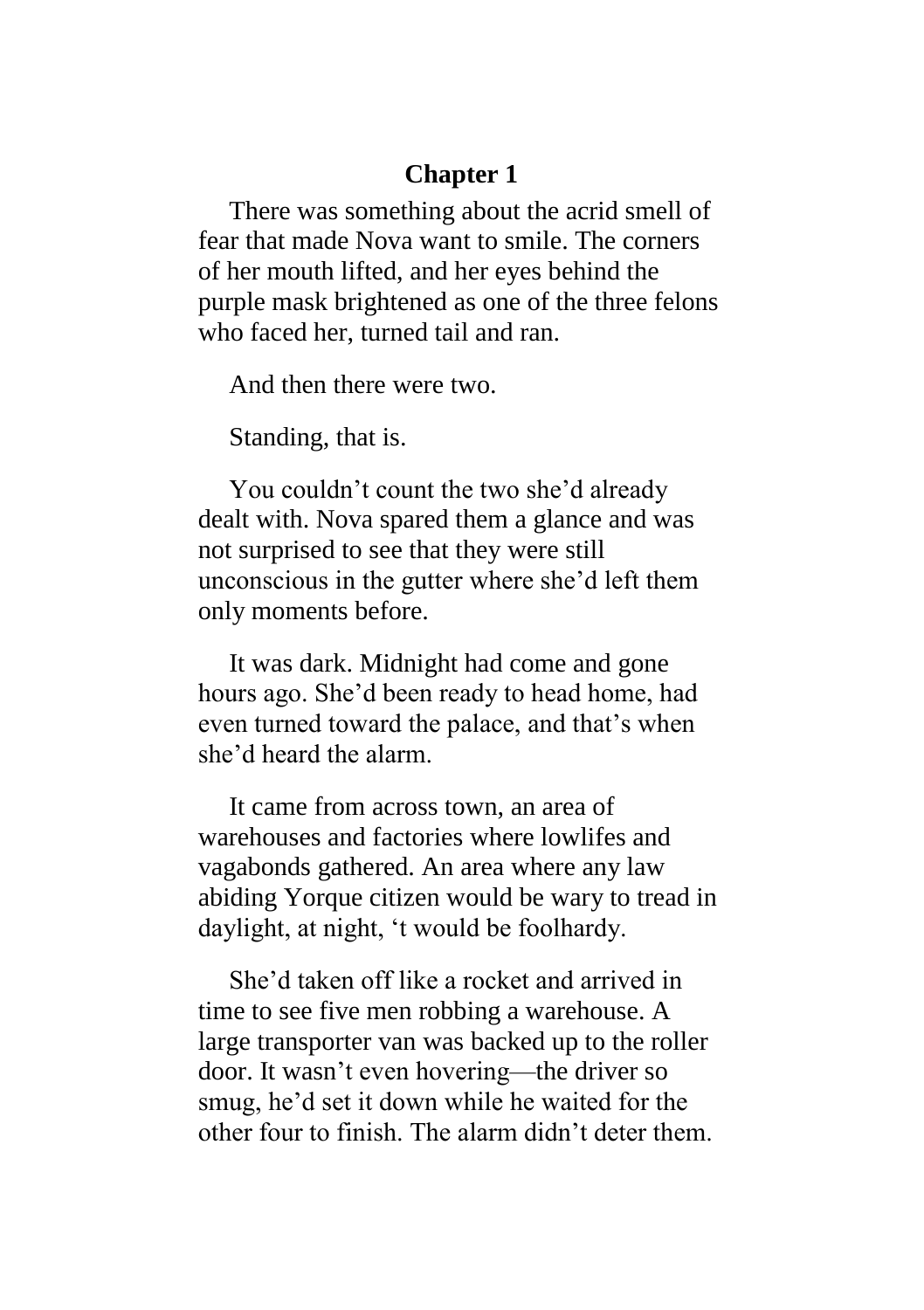They just kept loading equipment into the transporter as if it was their own.

Verily, the thieves of her planet were brazen and without fear.

Well, she was about to teach them crime doesn't pay.

In the distance a siren had sounded. That's when the two, who now lay in the gutter, had looked up and noticed her. As they'd sauntered toward her their demeanor had reflected their thoughts—that she was no threat and they'd have some sport with her.

Surprise, surprise, she'd soon shown them just how much of a threat she was.

Her night vision was perfect, as good as in daylight, one of the many legacies inherited from her intergalactic time-traveler father.

Fearless eyes skewed back to the men facing her. Although the streetlamps were out, she got an unforgettable look at their features.

The sandy-haired youth with the goatee rolled his puny shoulders while the big bald oaf with the muscular frame grunted and unsheathed a lethal knife. "Now, what have you got to say, wench?" He jeered, waving the knife at arm's length.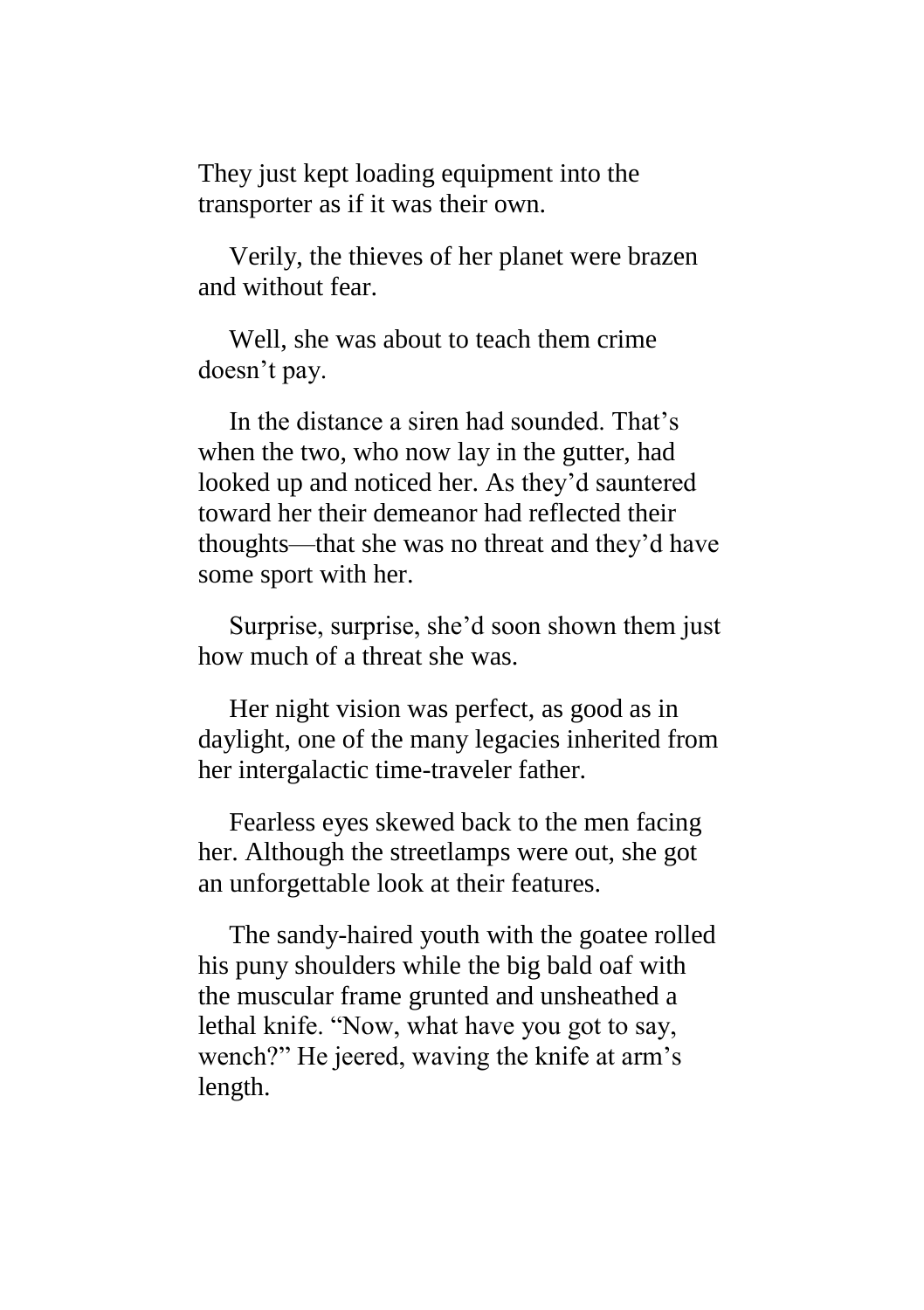The youth sniggered, "Yeah, wench, now wada ya got to say?"

Brute. Dolt.

It was clear they'd learned naught from the earlier whooping she'd given their accomplices.

Nova breathed out a slow whoosh and said, "Just this, surrender without a fight and I promise not to break any bones."

"In your dreams," the big oaf roared and charged toward her, his reaction predictable. She neatly sidestepped and he just brushed by. Light on her feet and quick as a blink she turned, flicked out her leg and with a sharp kick, booted him behind the knee. A loud popping sound had him yowling in pain as he crashed to the ground.

With his cry, the headlamps on the van came on and the door slammed.

Nova, bounced on the balls of her feet as the driver joined the youth. He gave her a hard stare, pushed up his sleeves and spat in the gutter.

He meant business.

So did she.

As he bolted toward her, she leaped into the air, somersaulted over his head and came up behind him smelling like a rose.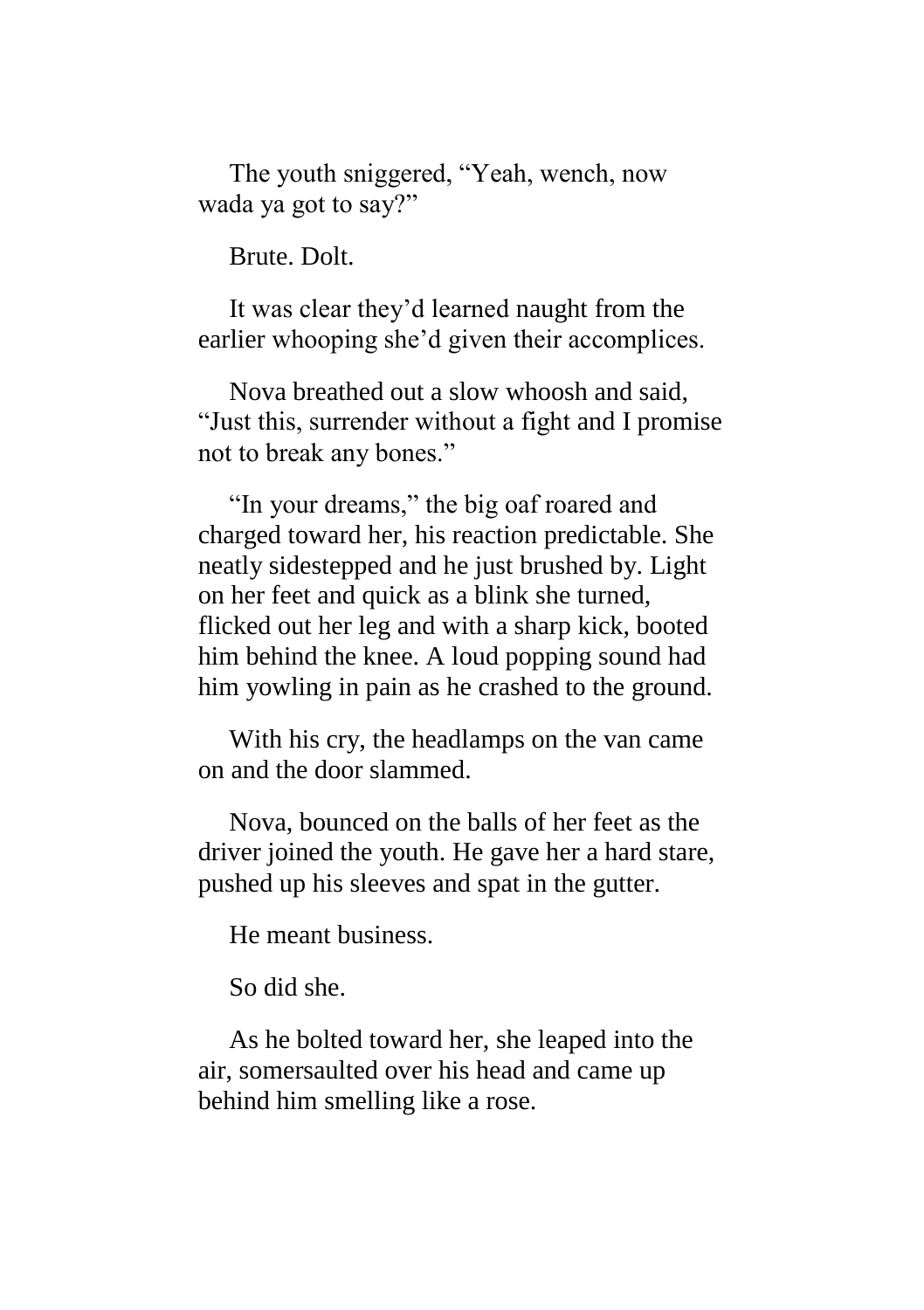He squinted into the darkness bewildered. Her fingers tapped a tattoo on his shoulder. "So what's it to be, broken bones or no?" She asked.

His fist lifted and swung at her face. Nova caught his wrist and twisted it up behind his back. "Last chance."

"Go to Hell"

"I think not." She pushed his arm up until his shoulder dislocated. He squealed like a rat and she took his legs out from under him.

The youth charged with a battle cry. He was just a child, no more than sixteen, and she was reluctant to put him in the hospital too. Nova jumped and landed twenty feet up in the bough of the tree behind her. The youth pulled up short. "What kind of a freak are you?"

Nova ignored him. She'd been called worse over the years. The fact was though, she treasured the gifts inherited from her father and was proud she could put them to good use against scum like this. From her vantage point, she noticed the first two in the gutter had come around at last, and the one who had scarpered had returned and was helping the gutter rats into the transporter.

As quick as a thought she snapped off the huge branch above her and hurtled it through the air where it landed on top of the van.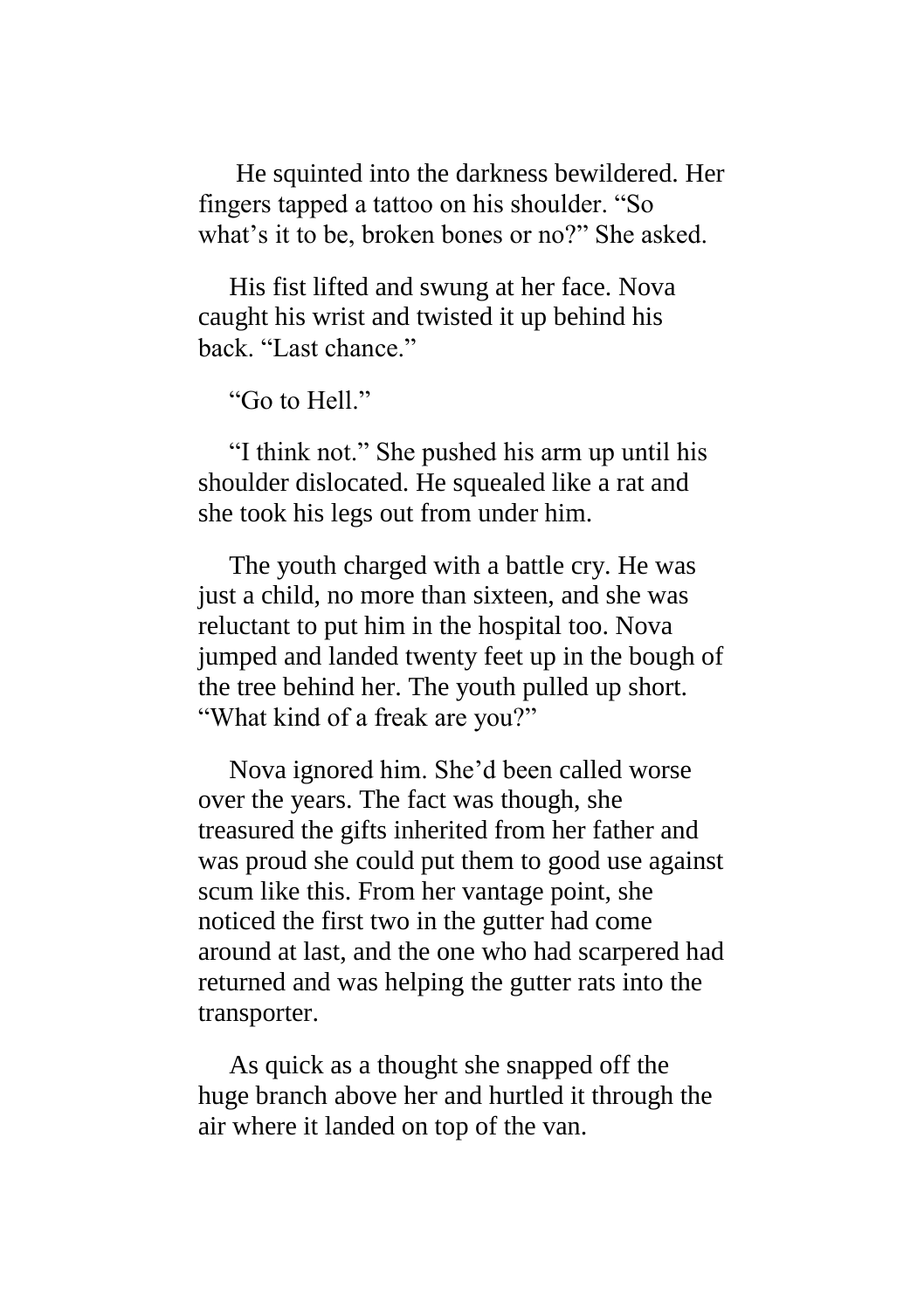She dusted off her hands and grinned. The hover transporter was going nowhere with that baby draped across it.

Nova jumped down and her ears pricked up.

The siren was getting louder. The Patrol would arrive within minutes. She ran over to the brute with the dislocated shoulder, picked him up and threw him into the back of the transporter with the others. He mewed like a pussycat.

Nova dismissed him and called to the youth, "Hey Blondie, get your butt over here now." When he hesitated she said, "Don't make me come get you."

He was so transparent, Nova imagined she could see the cogs turning as he weighed his options. When his shoulders drooped, she opened the back of the hover van. With his chin resting on his chest, he shuffled over and climbed inside with his cronies.

With one last look at their sorry hides she slammed and secured the door. They weren't going anywhere.

Not wanting the authorities recognizing her or asking any tricky questions, she once again leaped into the branches of the tree and waited for them to arrive.

It didn't take long.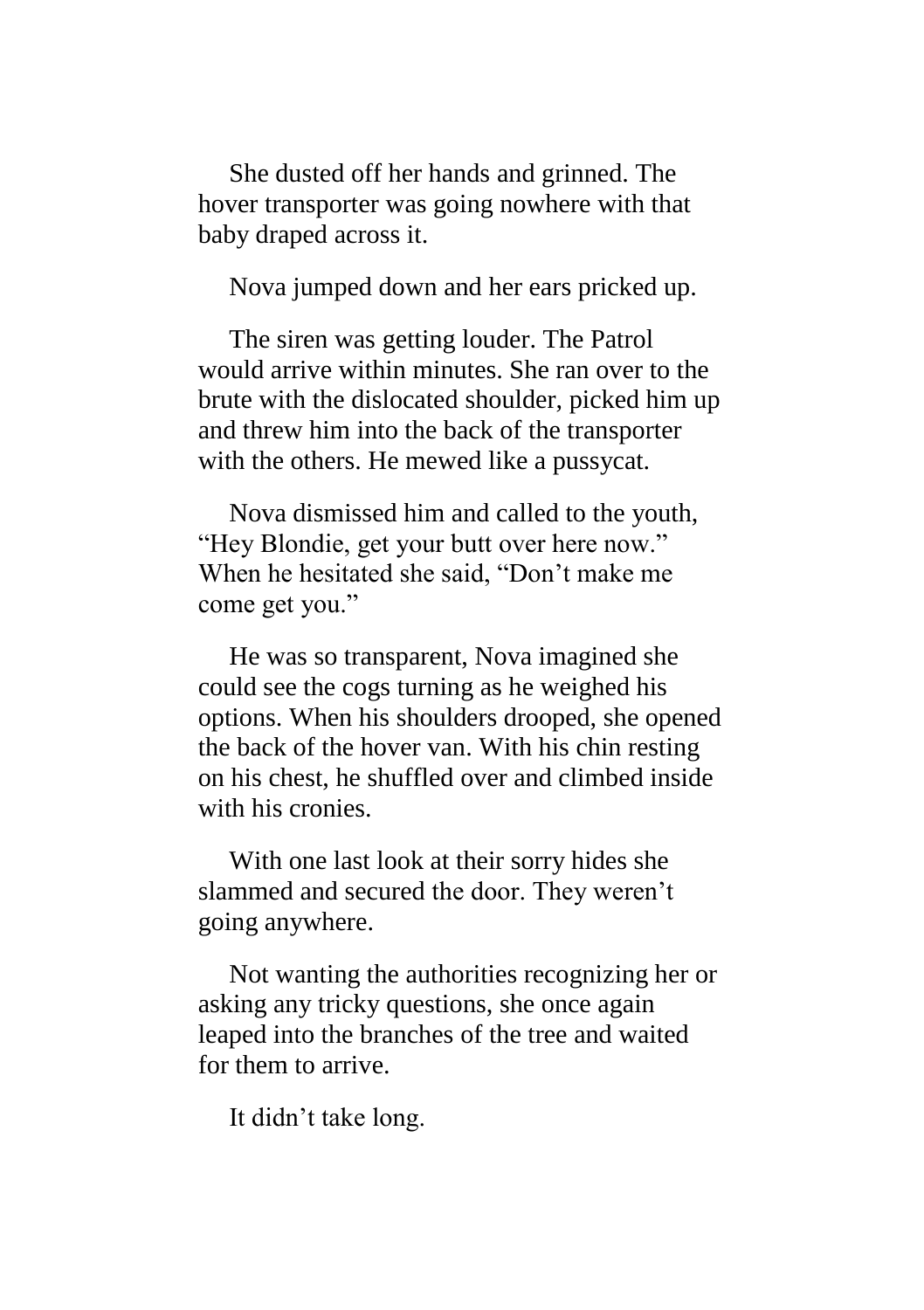When they discovered the men in the van. they called for paramedics who took their sweet time to respond. Obscured by the leaves, she waited until the crooks were transferred into the medical van along with the arresting officer before heading for home.

Nova was tired. She might have superpowers, but she needed sleep as much as any Yorque citizen.

It was almost sunrise when she crawled into bed. And as she snuggled under the sheets, she promised herself a lazy day. It was Sunday, always a quiet day at the palace. She could sleep until midday if she liked, or later, and no one would disturb her. And that's what she planned to do, stay exactly right where she was and catch up on some sleep.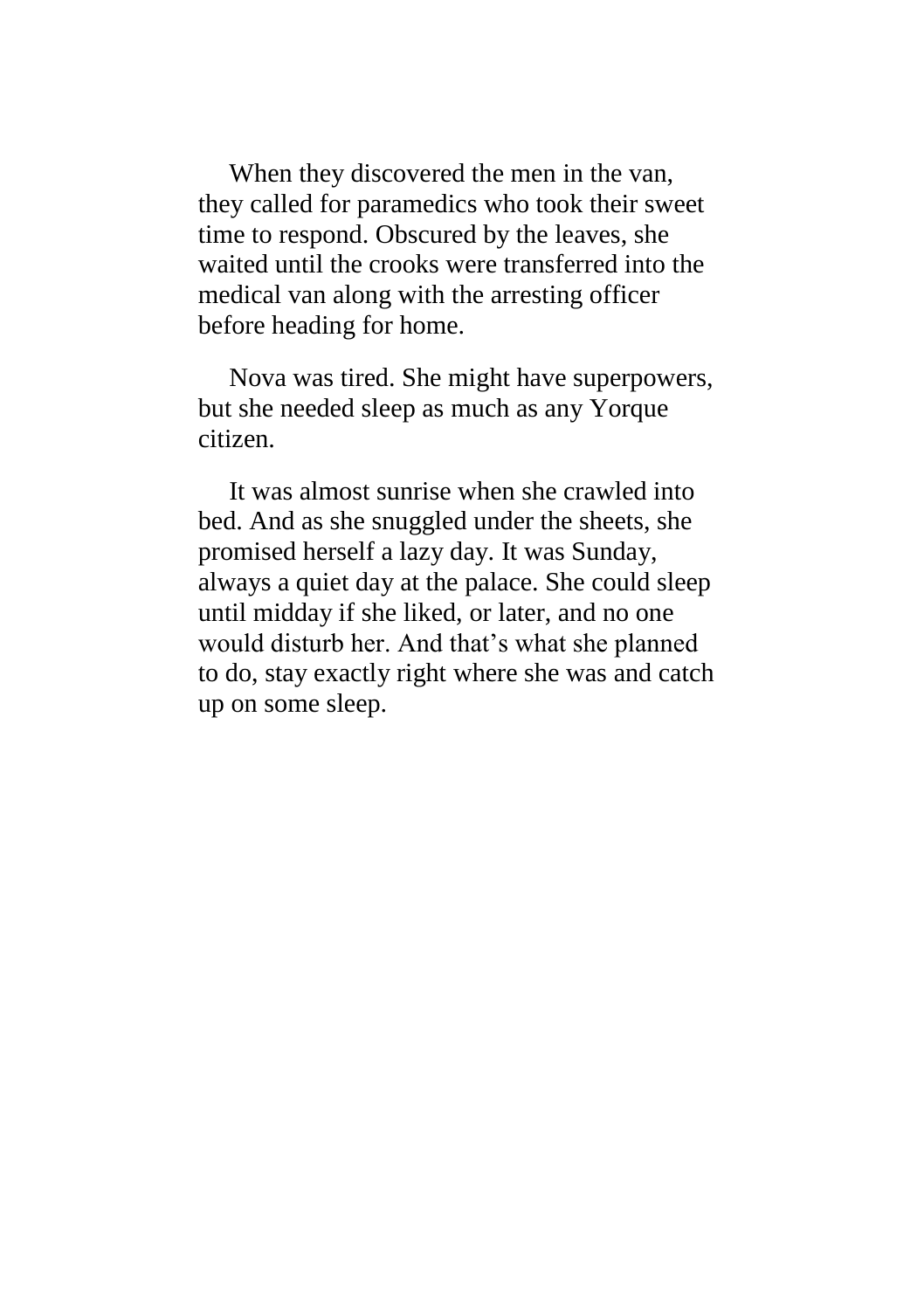## **Chapter 2**

Nova was up early.

The palace was in an uproar. Pandora, the Princess Royal, had crept out last night and eloped with her lover. When her father Eamon, learned of the marriage this morning he'd almost had a conniption.

Pandora was betrothed to the Emperor of Tron's grandson, it had all been decided months ago. Everything was organized. The wedding was to have taken place next week on the neutral planet, Gansu. It was a matter of State, and bubble-brained Pandora, had not considered the consequences of her action.

Pandora's mother, Queen Myra, had called an impromptu meeting. Eamon, and all the heads of government had gathered in the Grand Hall to discuss this disastrous turn of events.

Nova listened unashamed beneath the open window. Her Uncle Eamon was in a rage like no other, even Aunt Myra could do naught to calm him.

"This could mean intergalactic war of a scale never before seen," he ranted. "Emperor Jerome will take it as a personal affront if we do not deliver a royal bride next week."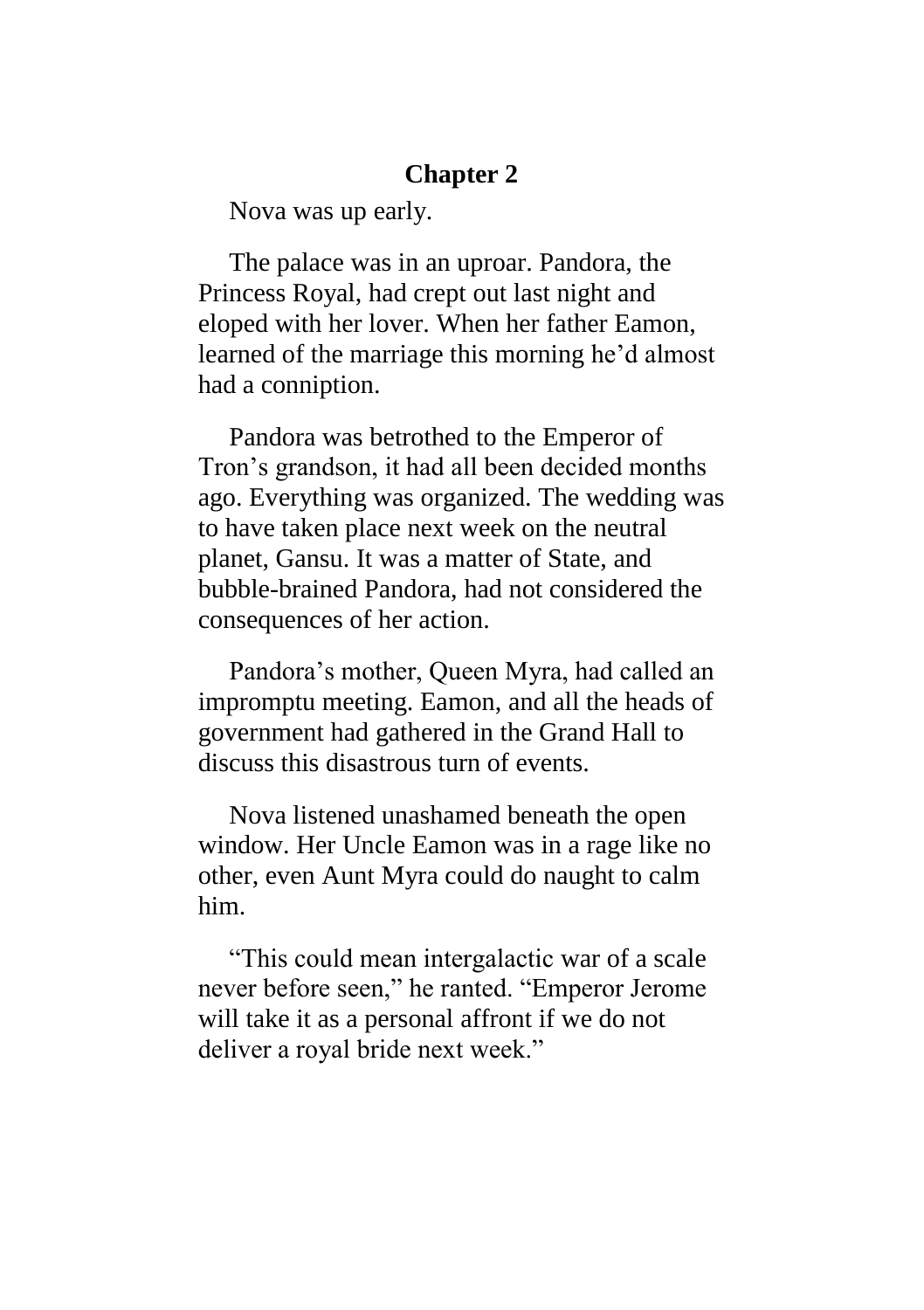"Eamon, you must calm yourself, we will find a solution." His life mate and ruler of the planet tried to pacify him.

"What was your daughter thinking, Myra?" Uncle Eamon queried. But it shouldn't have come as a surprise, Pandora had always been headstrong and a law unto herself. Wild, untamed and reckless, renowned for doing the unexpected, this time though, she'd gone too far.

Growing up, Nova had often followed her older cousin on her hair-brained adventures. Adventures that always boded ill for the youngster. This latest fiasco wasn't panning out any better for Nova, either. In fact, it was looking more and more like she was going to be the sacrificial lamb.

Nova strained to hear the Queen and the various heads of state discuss the precarious situation in which they found themselves, all thanks to her cousin Pandora's foolishness.

"It will be seen as a deliberate slap in the face to the Emperor, one that he won't take lying down." Uncle Eamon was pessimistic as he reiterated.

"We must make preparations. Our Fleet is skilled, but we do not have the sheer manpower or the resources of the Tron. There is already a division among the other planets. If sides are taken I fear it will be a battle we cannot hope to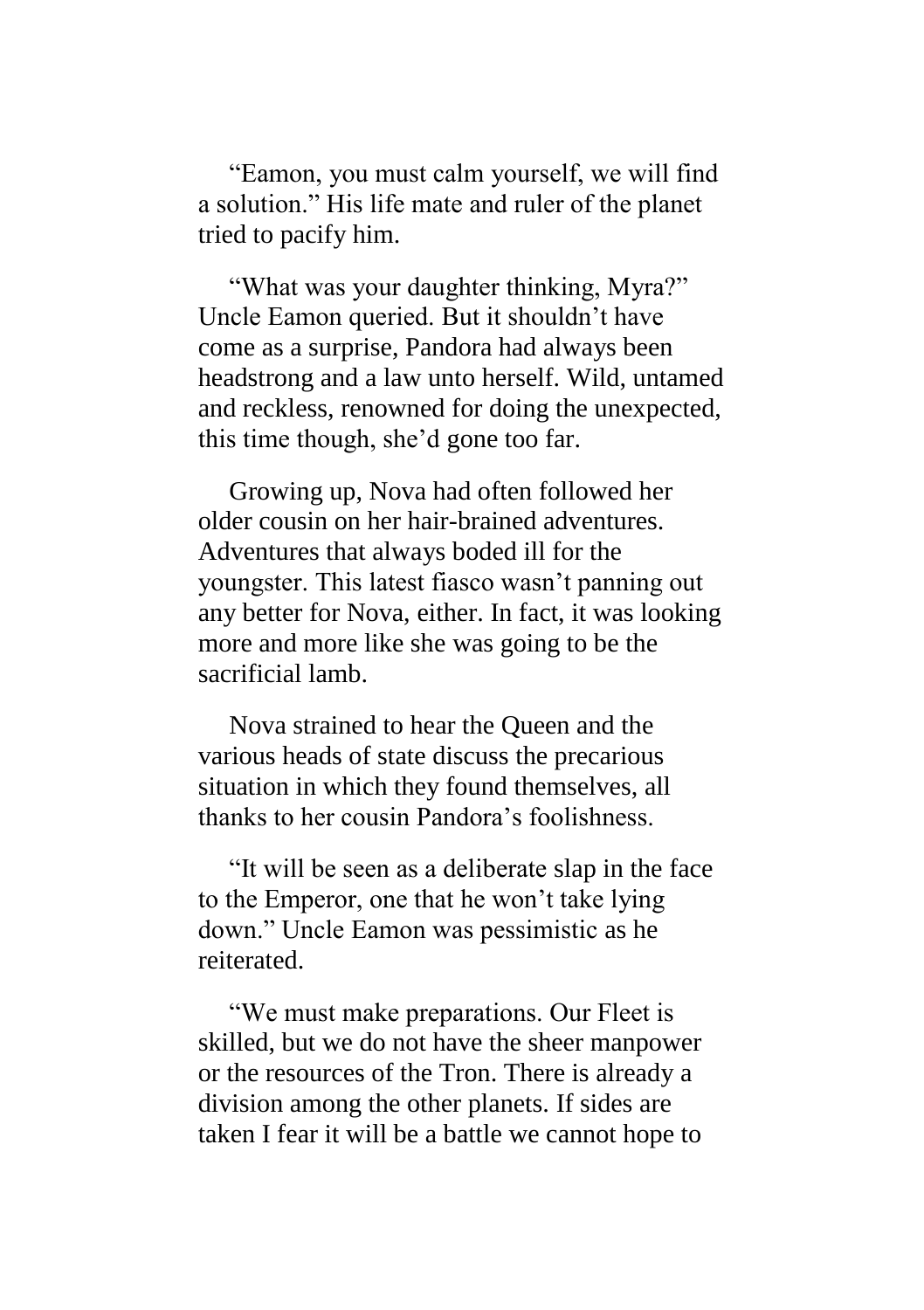win." Nova did not recognize the speaker, but he made a valid point.

"If only she hadn't cut her hair and presented it to her mate, the situation may have been salvageable." Her aunt's voice held regret.

Nova hugged herself. Last night while she was out incognito cleaning up their world and bringing criminals to justice, her selfish cousin was dooming their planet. The females of their race never cut their hair from the day they were birthed until one month after they had wed. Up until then the bride could change her mind and return home making the union null and void. But one month after the mating, or earlier if she chose, her hair was braided then cut off and presented to her husband in a sacred ritual that mated them for life. Pandora's ceremoniously cutting her plaited hair waived the waiting period and joined Pandora to her husband for life.

The deed was done. There was no going back.

Many innocent lives would be lost if war was declared.

"There may be an answer."

Nova cringed at the oiliness in the Minister for Defense's lilt as he spoke. She did not like him, or the undercurrent in his voice. A weedy man who always tried to intimidate her as a junior cadet aspiring to be a fighter pilot in the Royal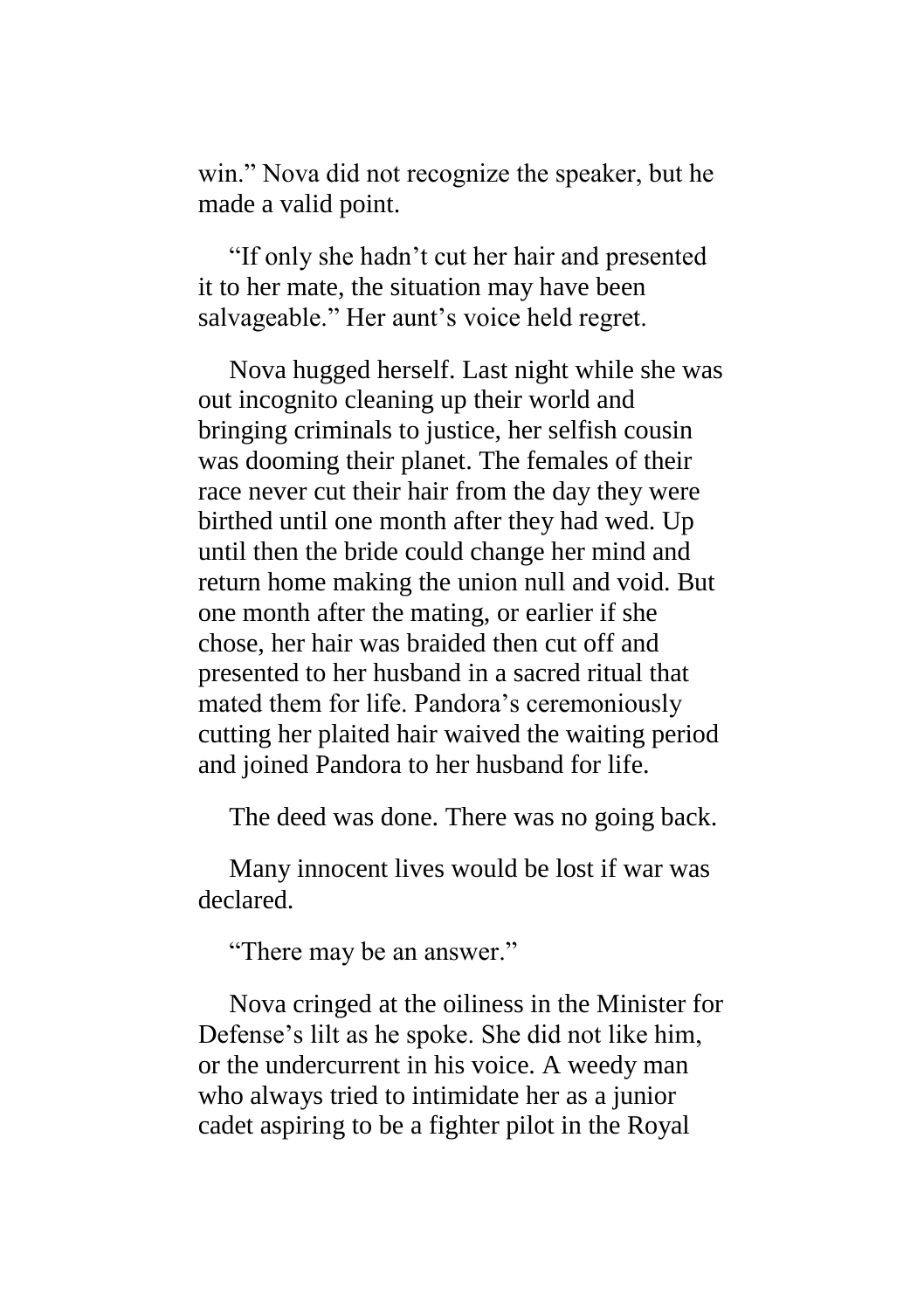Squadron. Many a time she had to rein in her anger to avoid using her powers to knock his supercilious butt into next week. Still, if he had a solution that would avoid bloodshed, then she was eager to hear it.

"It is true, the Emperor Jerome was promised a royal bride to seal the treaty, but was the Princess Pandora specifically mentioned by name?"

"What are you getting at, Jediah?" Uncle Eamon queried. "Speak up man."

"Your niece, although not as directly in line to the throne as the Princess Pandora, still is a daughter of the royal house."

Nova's hand flew to her mouth. Her barely concealed gasp was not heard over the Queen's indignation.

"You're suggesting we send the Princess Nova, in my daughter's place?" Aunt Myra's shock was evident. She was the only one privy to Nova's superpowers.

As a small child, Nova knew she was different. For one thing, she always had greater speed than the other children. Her mother discouraged any display saying, "Nova, you don't have to win every race. It is not worthy of you. You know your father was a time traveler from the future, and although he is no longer with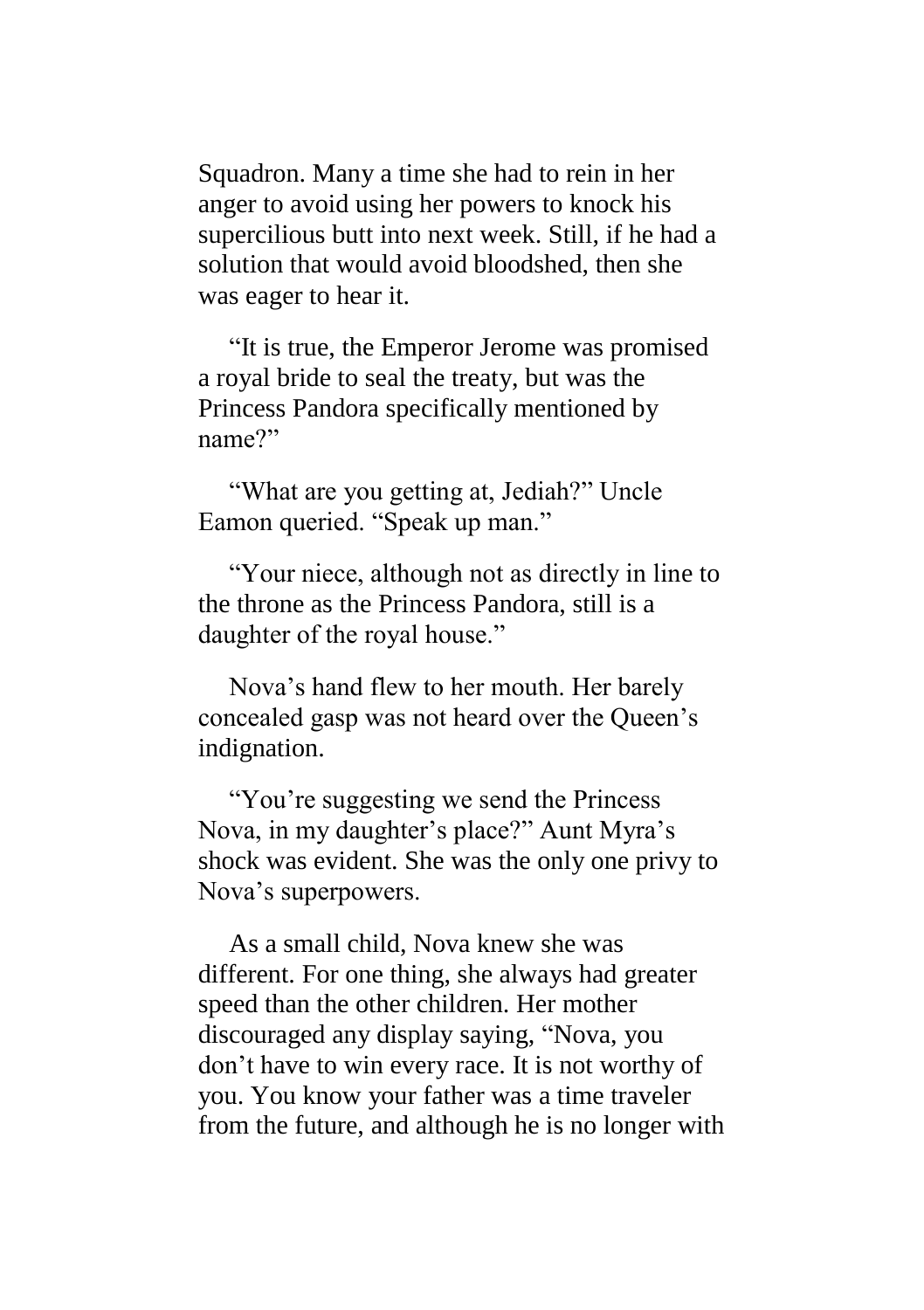us, you have inherited special gifts from him. Gifts never before seen in our world, gifts that will continue to develop as you grow. Use them wisely for the good of our people, as your father did, but it must be our secret. Conceal them well my child, there are those among us who crave recognition. If they discovered you possessed such powers they would not stop short of harm in their quest to discover what makes you unique*,*" she warned time and time again, right up until her sudden death.

Nova did conceal them even from her family—until her twelfth birthday. She remembered it well, it was the day she first froze time. It was also the day she saved Pandora's life.

"It is only a suggestion most respectable one." Jediah's humble address to his sovereign snapped her back to the present.

"No, I cannot entertain that thought." Her aunt's vehement reply gladdened her heart.

"But why not my dear? It is a solution worthy of consideration." Her uncle sounded hopeful.

"Well, she is ahh … still so young, not yet twenty." The Queen used age as an excuse, but Nova guessed her aunt, like she, was remembering the past. Once again memories of her twelfth birthday came to the fore.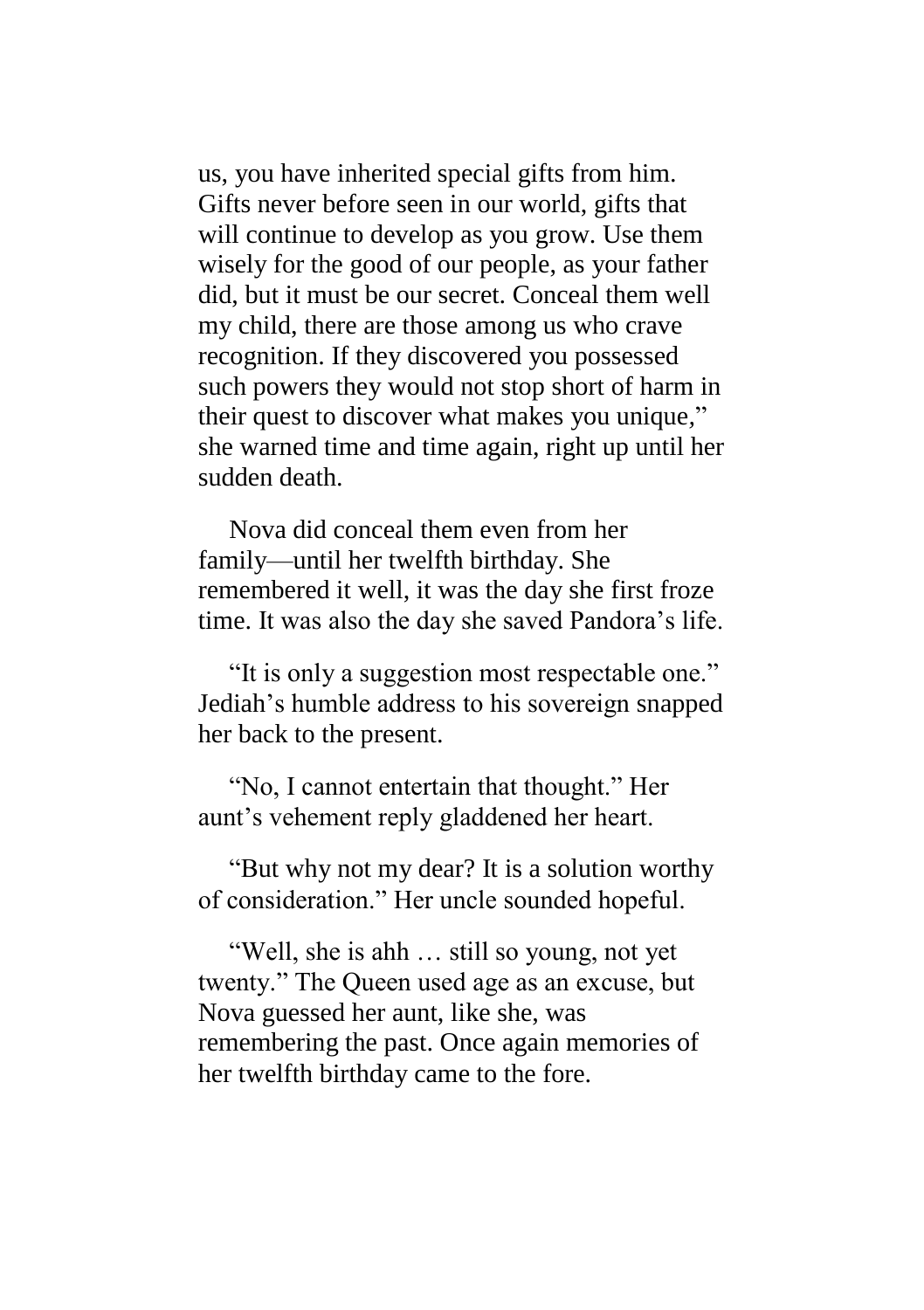Pandora was taking tea in the garden by the west wall. Nova was crossing the lawn to join her cousin when the ground trembled with a violence to rival a bomb blast.

Another strange noise had caused her to look up. A huge urn atop the wall right above Pandora began to topple. Nova reached out her hand as her feet took flight, but before she got to her cousin the urn stopped its free fall and hung suspended midair. She was shocked—it was what she'd been thinking—and it was a new phenomenon for her. But she had the presence of mind to drag the statue-like Pandora to safety. The time freeze lasted mere seconds. The ceramic urn smashed to smithereens onto the tiles below. At that instant, Pandora came out of her trance like state. Nova peered back to the spot where the urn had stood moments before; her Aunt stared down at her, mouth agape. It was clear she'd witnessed the whole event and would demand a full explanation in private later.

"She is of a marriageable age Majesty, and aware of her duty if you so decree it." Nova could have cursed the Minister for Justice as she pushed the past behind her.

"The Trons are a proud and powerful race. The accord has been signed, and this alliance was agreed to in good faith. If we slight them now, Jerome will make a hostile and formidable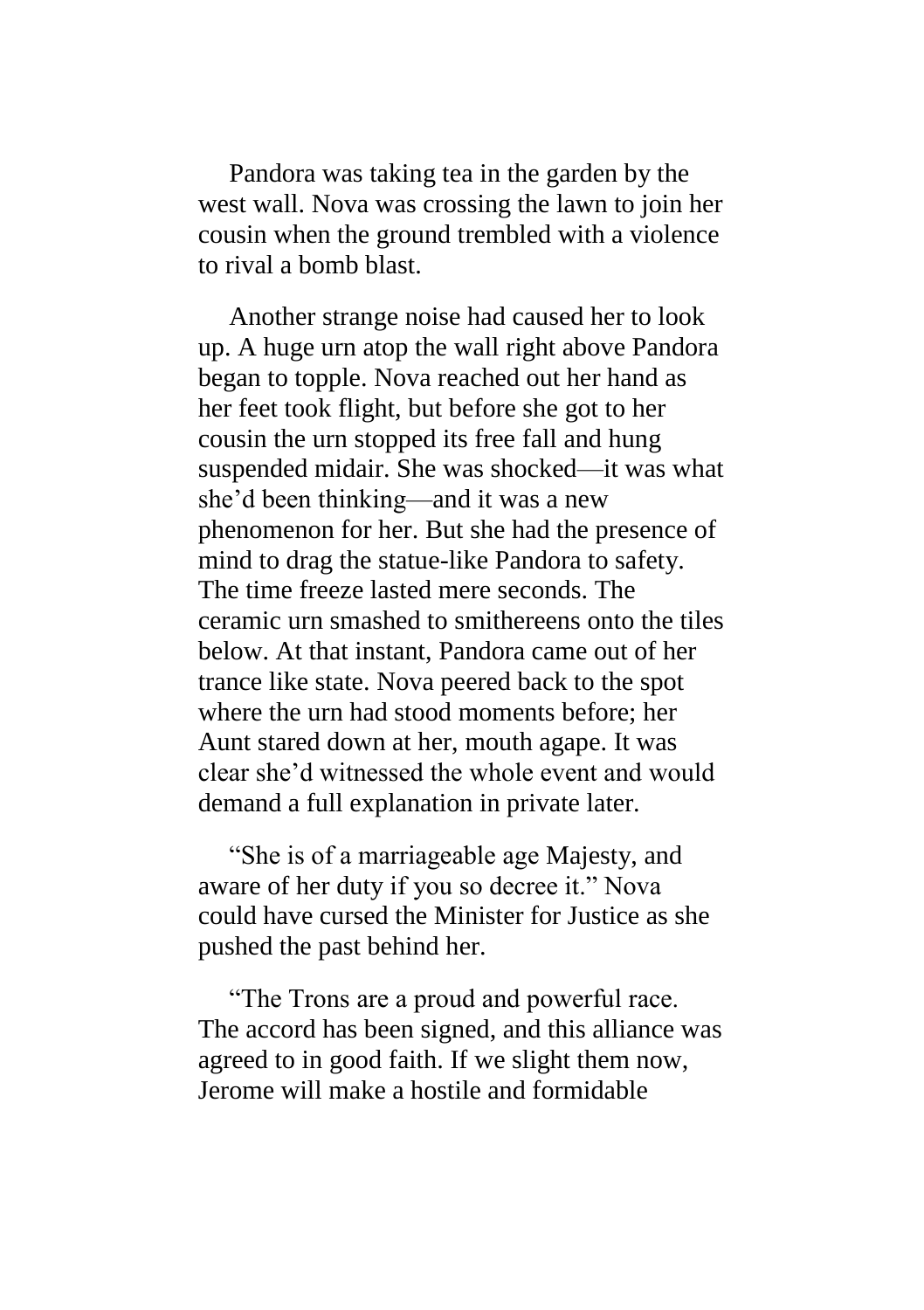enemy. Many of our people will perish if we do not sacrifice the one." Jediah argued.

"Myra, this is the only solution. The fate of our planet lies in your hands."

"I will ponder this further."

Nova heard the uneasiness ripple through her aunt's voice. It was evident Jediah did also as he pushed home his advantage. "If I may be so bold Majesty, there is little time for thought. The wedding is planned. If we do not produce a bride in seven days, then for certain, our planet will be at war."

Nova didn't wait to hear any more, the dye had been cast. As unobtrusive as possible, she made her way back to her quarters to think.

As she paced her chamber bemoaning her fate, Nova weighed her options. Her powers were still developing. More and more she was learning how to use them for the good of her people. Princess by day, crime fighter by night. But her back was up against a wall with this one. If she stayed then she would continue to fight crime, but at what cost? Her planet would be at war, and verily they were no match for the mighty Tron Empire. On top of that, the threat of an alien invasion was becoming more imminent with the many wormholes springing up throughout their galaxy. Without the Tron protection outlined in the accord, her planet would have little hope.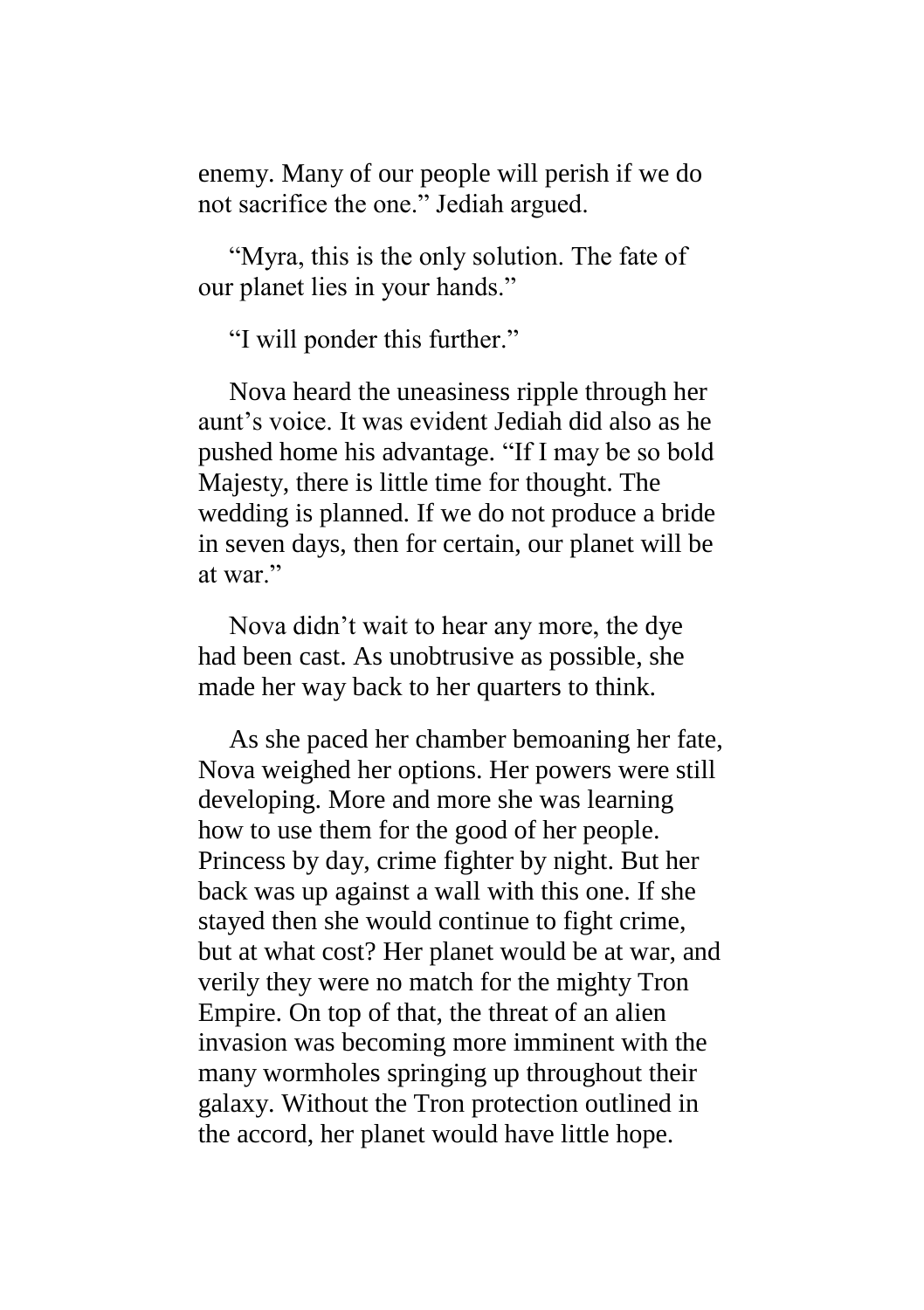There was only one solution, but before she committed to the arranged marriage there was something she owed herself to do first. For while her peers were out enjoying the bedsport and experiencing life, she'd been busy fulfilling her dream by fighting crime—now it was time for some fun.

Having formulated her plan, Nova summoned her maid. Sienna would have to accompany her on the adventure. If she left the maid behind, the consequences for the servant would be far worse.

"You sent for me mistress?"

"I wish to visit the Passion Planet of Xygar for a few days. You will accompany me, and mind you tell no one." Her tone demanded obedience. "Princess Pandora has wed Calum, there is no turning back. If war is to be prevented the Queen has no alternative than to send me in Pandora's place. I am aware of my duty and will fulfill my destiny, but not before I have sampled some of what life has to offer. I refuse to wed a toad from Tron as an innocent."

"Your Royalness, this is folly of the gravest nature, and I must advise against it. If you have given your promise then you must not lay with another, Queen Myra will be greatly displeased."

"The Queen has not asked, and I have given no promise, that is why we must hasten."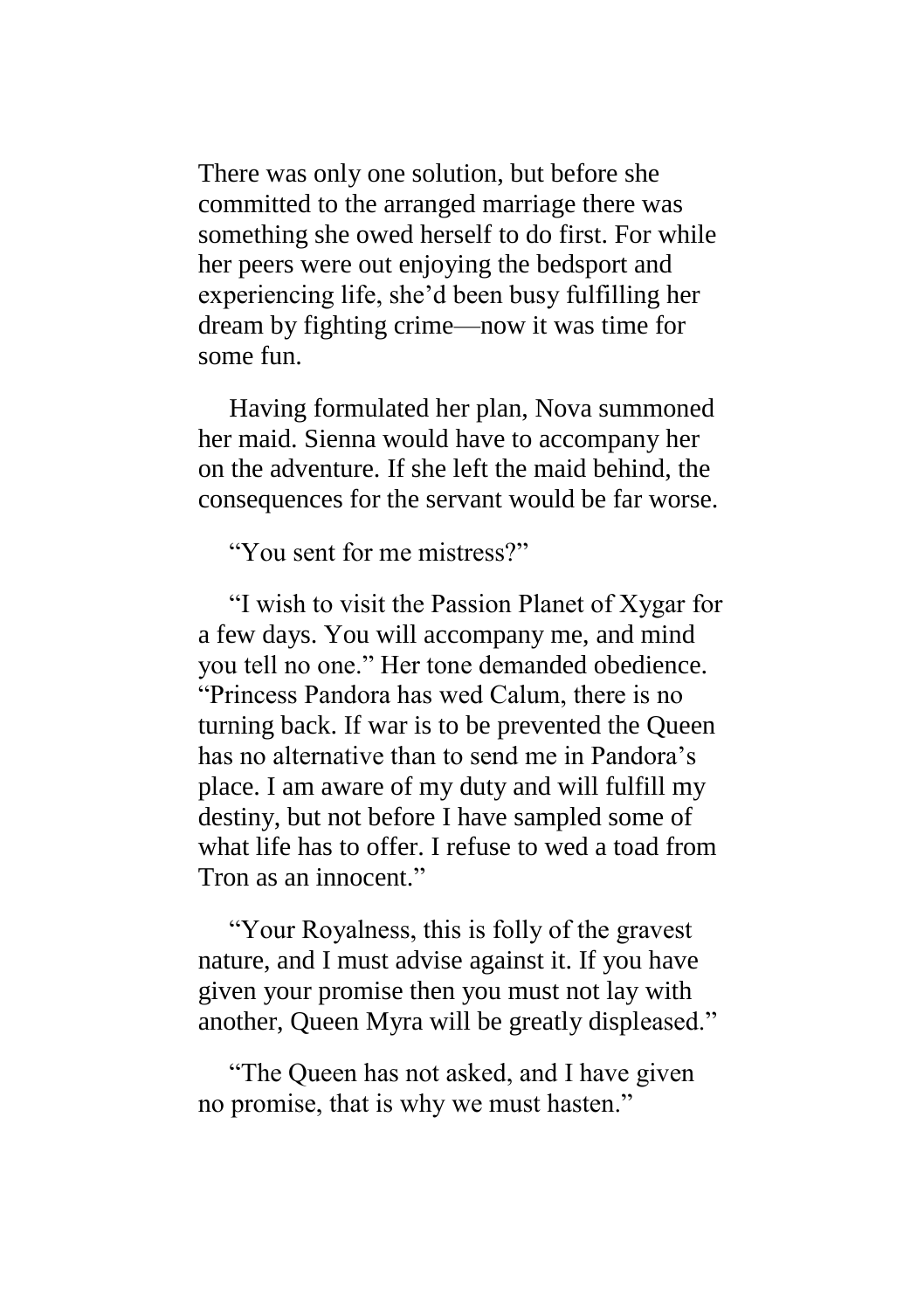"But Princess…"

"Hush 'tis not your decision, 'tis mine. Besides, if I am to give up my life for my people then am I not entitled to one week of fun?"

"Yes, your Royalness." Sienna lowered her eyes.

"And stop calling me that. No one must know who I am. Call me, Nova. I will travel as your maid and you will be a highborn woman of means. Now, hurry and pack, and fetch me one of your tunics," she ordered.

Sienna scuttled away. Nova was sorry she'd growled at the other woman, she had always been a loyal and obliging servant, surely she would not fail her now.

When Sienna returned minutes later with the requested tunic and two small bags, Nova knew she could rely on her silence and support.

"I have done as you asked … Nova." Her name, a shy whisper slipped uneasily off Sienna's lips. "But Queen Myra will…"

"Say no more. Queen Myra is still deciding my fate, though I know what it must be. Until she informs me, I am free to lie with whomsoever I choose. If I don't go now, I will lose my chance. Do you begrudge me that?"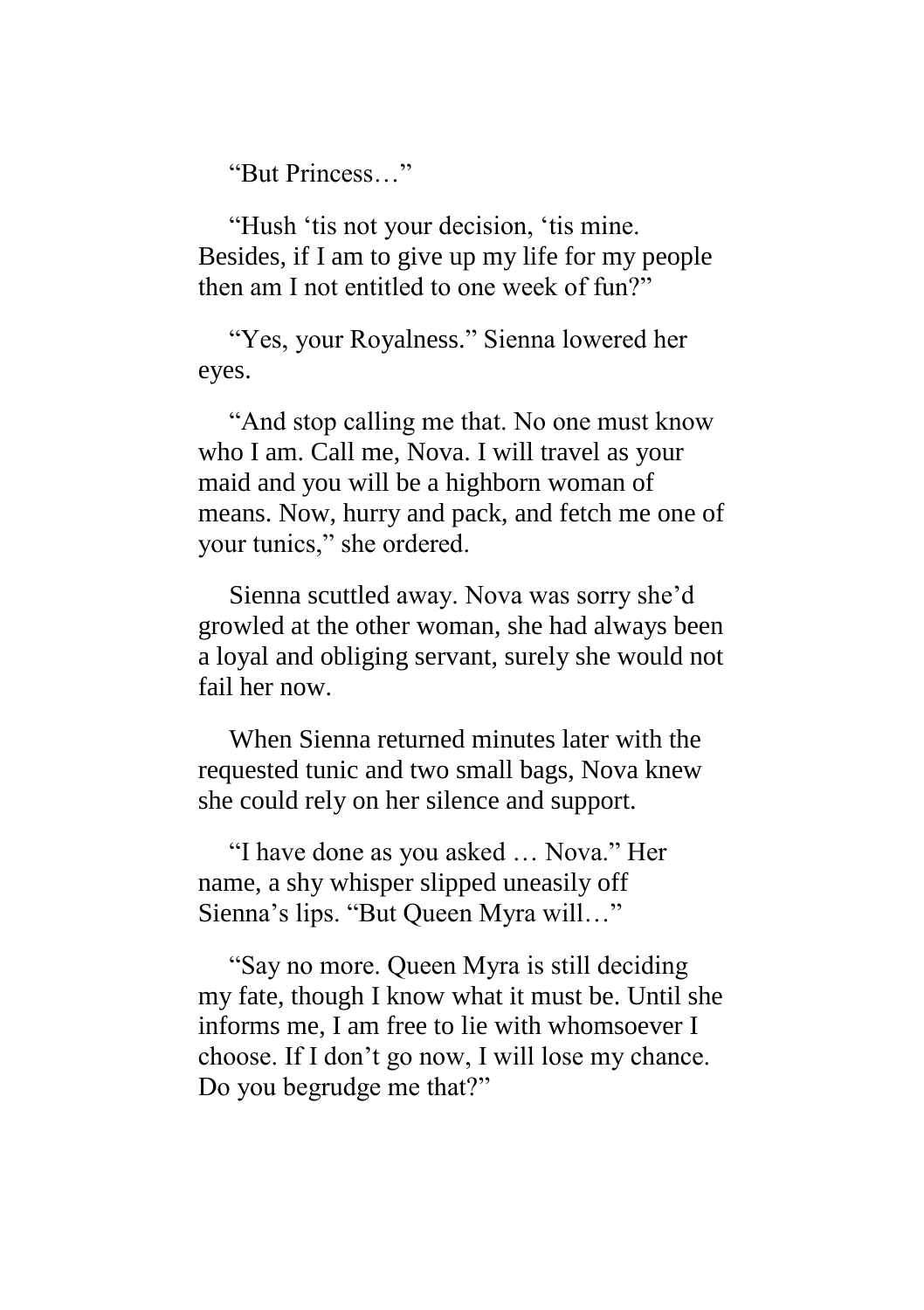"No, mistress, not ever, it shall be as you wish"

"Good. Now go swiftly to the launching bay and wait for me in my Racer. Do not speak to anyone or draw attention to yourself."

Sienna skedaddled. Nova picked up the servant's tunic and held it at arm's length. Her nose crinkled as she shed her expensive attire and pulled on Sienna's garb. She was a similar size to her maid, but the tunic was so skimpy she felt half-dressed, and that wasn't the only issue. Servants were forbidden undergarments. And there were no pockets, so what in the name of the stars would she do with her communicator and tracker? Nova scowled at the open sandals Sienna had given her, then her eyes slid to her own boots. She only hesitated a nanosecond before pulling them on and sliding her communicator down the inside of her calf-high boots along with her micro tracker. It was a snug fit, but a necessary inconvenience. She scribbled a note to Aunt Myra, promising to be back in five days then shoved her discarded clothes into a bag for Sienna. With one last look around she quit her chamber.

As Nova made for the launching bay she came across a number of servants and guards. They were not a problem though. She simply waved her hand in an arc and froze time, suspending their movements midstride. Each time freeze was